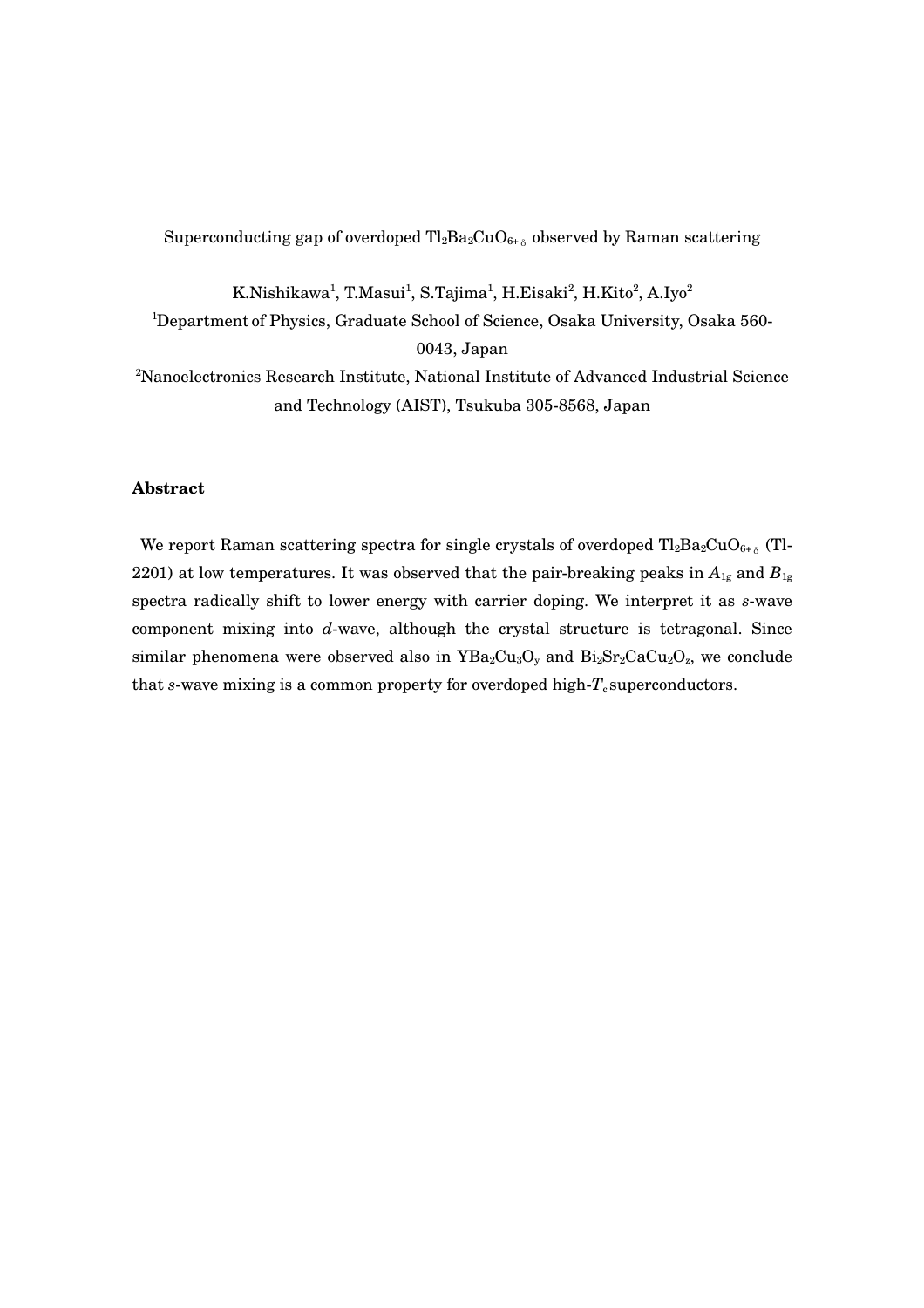### **Introduction**

Since the discovery of high- $T_c$  superconductors, the pairing mechanism is the most important problem. It is crucial for this study to know the symmetry of the order parameter. There have been a lot of experiments which addressed this problem. For hole doped high- $T_c$  superconductors at the optimal doping, it is established that the pairing states have the  $d_{x,y}^{2,2}$  symmetry. But the symmetry of the order parameter appears to change with carrier doping. A possibility of *s*-wave mixing has been suggested by many researchers[1-7].

Electronic Raman scattering plays a special role in addressing this problem. For  $YBa_2Cu_3O_{7-\delta}(Y-123)$  in  $A_{1g}$  and  $B_{1g}$  polarizations the polarization dependence of pairbreaking peak energy disappeared in the very overdoped regime[2]. The change of peak energy in  $B_{1g}$  polarization did not scale with the change of  $T_c$ . These observations indicate  $s$ -wave mixing into  $d$ -wave symmetry in the overdoped regime<sup>[1]</sup>. However, the symmetry of order parameter is generally affected by the symmetry of crystal structure. Especially for Y-123, orthorhombicity becomes larger with increasing oxygen content. Thus, *s*wave mixing may be considered as a result of the increased orthorhombicity.

In order to address this problem, it is necessary to examine a tetragonal system. Since reports on Raman spectrum of  $Tl_2Ba_2CuO_{6+\delta}$  (Tl-2201) are very limited[8,9], it must be helpful to study a precise doping dependence of Raman response in this material. In the present study, we prepared single crystals of tetragonal Tl-2201 and measured the Raman scattering spectra for three overdoped Tl-2201 crystals, focusing on the change of superconductivity response with respect to doping levels.

### **Experiment**

 $T1-2201$  single crystals were grown by a flux method $[10]$ . As-grown crystals were overdoped with a broad superconductivity transition, which suggests inhomogeneous oxygen distribution. Oxygen contents in the crystals were controlled by the annealing process in Ar atmosphere. All crystals were characterized by a SQUID magnetometer. *T*<sup>c</sup> values of three crystals were found to be 80K, 62K, and 52K, respectively. Since higher oxygen content gives lower  $T_c$ , all crystals are supposed to be overdoped.

We measured Raman scattering spectra by using T64000 JobinYvon triple spectrometer with a liquid-nitrogen cooled CCD detector, and Ar-Kr laser. The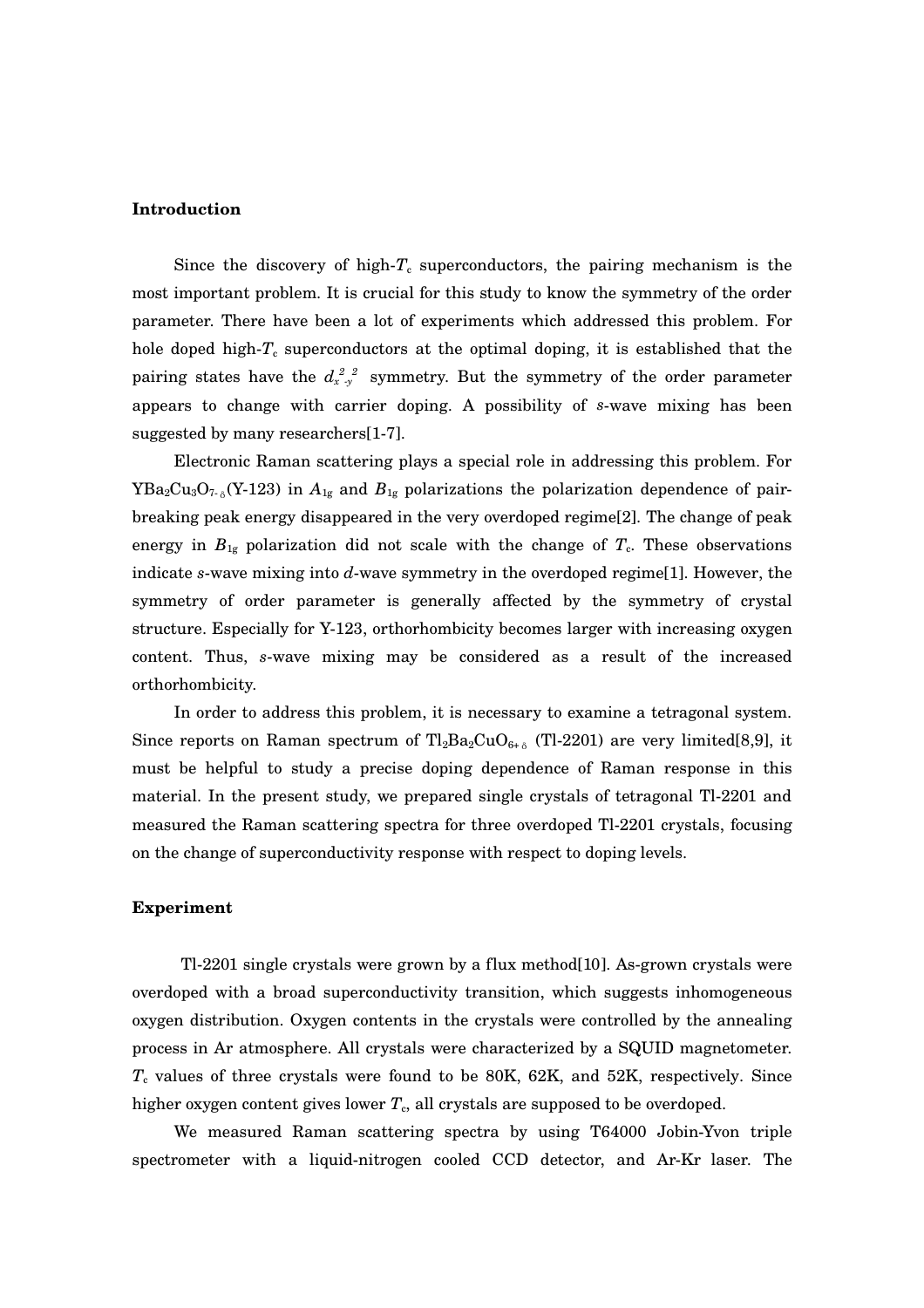wavelength of excited beam is 514.5nm. A closed-cycle cryostat was used with temperature stabilization better than 1K. The laser beam with about 4 mW power was focused into a spot of 50  $_{\text{H}}$  m diameter. Although it is not easy to cleave a crystal of Tl-2201, all the spectra were measured on fresh surfaces obtained by cracking crystals.

The crystal structure of Tl-2201 belongs to the tetragonal  $D_{4h}$  point group. We extracted  $B_{1g}(XY)$ ,  $B_{2g}(XY)$ , and the  $A_{1g}(XX'X)$  scattering component from various polarization spectra. The X' and Y' axes are rotated by  $45^{\circ}$  with respect to the X and Y axes, respectively, which are parallel to the Cu-O bonds in the Tl-2201 unit cell. After subtraction of the dark counts of the detector the spectra were corrected for the Bose factor in order to obtain the imaginary part of the Raman response function.

## **Results and Discussions**

The Raman spectra show some sharp phonon peaks and a broad electronic continuum. The superconducting transition causes the redistribution of the electronic continuum into a broad peak. Although not the focus of this study, there is a redistribution of phonon strength and positions. Figure 1 shows *B*1g and *A*1g Raman spectra of Tl-2201 single crystals above(black line) and well below(gray line)  $T_c$ . For  $A_{1g}$ scattering in order to obtain the better view of the electronic continuum we subtract the spectra above  $T_c$  from the spectra well below  $T_c$  (Figure 2).

For the lightly overdoped crystal  $(T_c=80K)$   $B_{1g}$  and  $A_{1g}$  pair-breaking peak intensities are very large. The pair-breaking peak energy  $(E_p)$  is dependent on the polarizations, as  $E_p(B_{1g})_{\approx}380$ cm<sup>-1</sup> >  $E_p(A_{1g})_{\approx}300$ cm<sup>-1</sup>. For the most overdoped crystal ( $T_c$ =52K)  $B_{1g}$  pair-breaking peak intensity is still large, but for  $A_{1g}$  scattering it is largely reduced. Moreover, pair-breaking peak energy is independent of the polarizations,  $E_p(B_{1g})_\approx E_p(A_{1g})_\approx 140$  cm<sup>-1</sup>. For  $B_{1g}$  scattering component, compared to the case of lightly overdoped crystal  $(T_c=80K)$  the pair breaking peak energy was reduced by half, although  $T_c$  decreased only by 30%. If one identifies the peak in the  $B_{1g}$ scattering component as  $2\Lambda_0$ , one obtains the reduced gap value  $2\Lambda_0/k_BT_{\text{c}}\approx 3.9$  for the most overdoped crystal, while in the lightly overdoped crystal it is about 6.8. This drastic reduction of the  $B_{1g}$  pair-breaking peak energy takes place between the doping levels for the  $T_c=62K$  sample and the  $T_c=52K$  sample. A similar behavior was observed in  $Bi_2Sr_2CaCu_2O_{8+\delta}$ (Bi-2212) and Y-123 single crystals[2,11,12].

Several reasons can be considered for this disappearance of polarization dependence of the pair-breaking peak in very overdoped regime. The first possibility is that the symmetry of the order parameter changes from d-wave to an isotropic *s*-wave.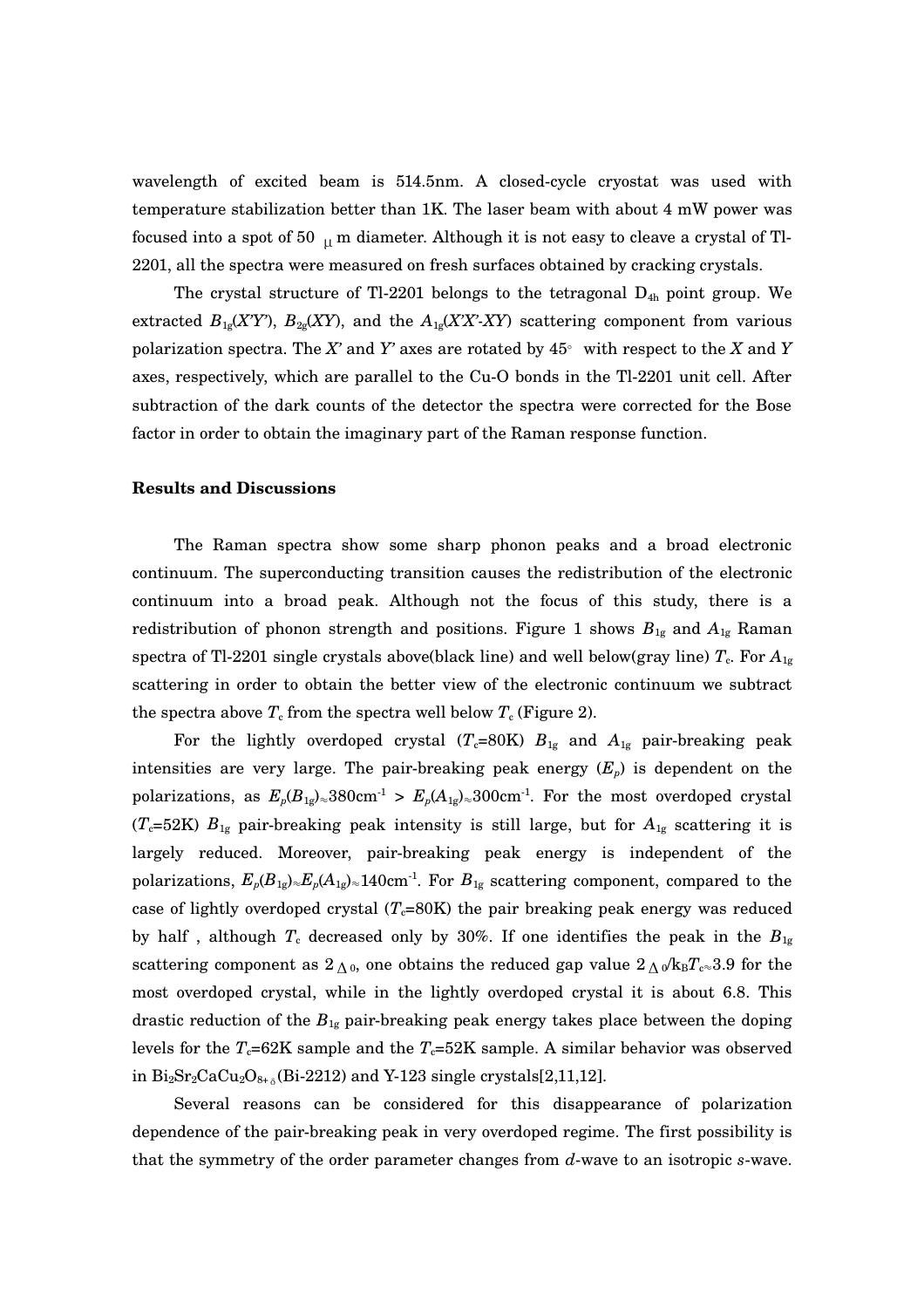Although this interpretation was suggested by Kendziora *et al*.[8], it is unlikely because the low frequency profile of the  $B_{1g}$  spectrum shows  $\omega^3$ -dependence, as is seen in the inset of Fig.1. This power law is in agreement with the theoretical prediction for d-wave superconductor [13], and in strong contrast to a sharp threshold excitation for *s*-wave gap. This suggests that the major component of the order parameter is  $d$ -wave symmetry with gap nodes.

The second possibility is that the Coulomb screening effects disappears in the overdoped regime. In the optimally doped regime, as it has  $d$ -wave symmetry, the Coulomb screening effect appears only in the  $A_{1g}$  polarization. Therefore,  $E_p(A_{1g})$  is reduced, which leads to the situation that  $E_p(B_{1g}) > E_p(A_{1g})$ . If this screening effects for  $A_{1g}$  symmetry disappears,  $E_p(A_{1g})$  is considered to be comparable to  $E_p(B_{1g})$ . Actually in the threelayer compounds such as Bi2223, this behavior is observed due to the loss of screening effects [14]. However, since the  $A_{1g}$  peak intensity is strongly suppressed in the heavily overdoped case, we conclude that the screening effect does exist in the present crystals.

As the last possibility, we need to think that the *s*-wave component is mixed into the *d*-wave symmetry. This was proposed by Nemetschek *et al* [1]. When *s*-wave component is mixing into  $d$ -wave, the order parameter is given  $\Delta$  (k) =  $\Delta$ <sub>d</sub>[cos(2<sub>φ</sub>)+*r*]. Here <sub>φ</sub> is the angle that **k** makes with the axis in the *a-b* plane and *r* represents the *s*-wave mixing rate. In this case unscreened Raman response has two peaks at  $2\Lambda_d(1+r)$  and  $2\Lambda_d(1-r)$ , and the screening effect is not only in the  $A_{1g}$ polarization but also in the  $B_{1g}$  polarization. When *r* becomes larger, the higher peak energy in the  $B_{1g}$  scattering is smeared out by the screening effect. Then the  $B_{1g}$  pairbreaking peak energy corresponds to  $2\Lambda_d(1-r)$ . This is smaller than the actual gap value  $2\Delta_d$ . According to this scenario, the disappearance of the polarization dependence of the peak energy for our very overdoped crystal( $T_c=52K$ ) is due to screening effect in the  $B_{1g}$  polarization spectrum as a result of  $s$ -wave mixing. The dramatic reduction of the peak energy is considered to be caused by the same reason.

According to Branch and Carbotte [15],  $E_p(B_{1g})$  is sensitive to the change of Fermi surface topology in the anti-nodal direction. But the dramatic reduction of  $E_p(B_{1g})$ observed in our result cannot be explained only by this effect. Therefore, we think  $E_p(B_{1g})$  is reduced mainly due to *s*-wave mixing.

It should be noted that the *s*-wave mixing was observed in spite of the tetragonal structure of Tl2201. This indicates that *s*wave mixing is not due to the orthorhombicity which was discussed in Y123 and Bi2212, but it is a common property for overodped high- $T_c$  superconductors. The origin of the mixing of *s*-wave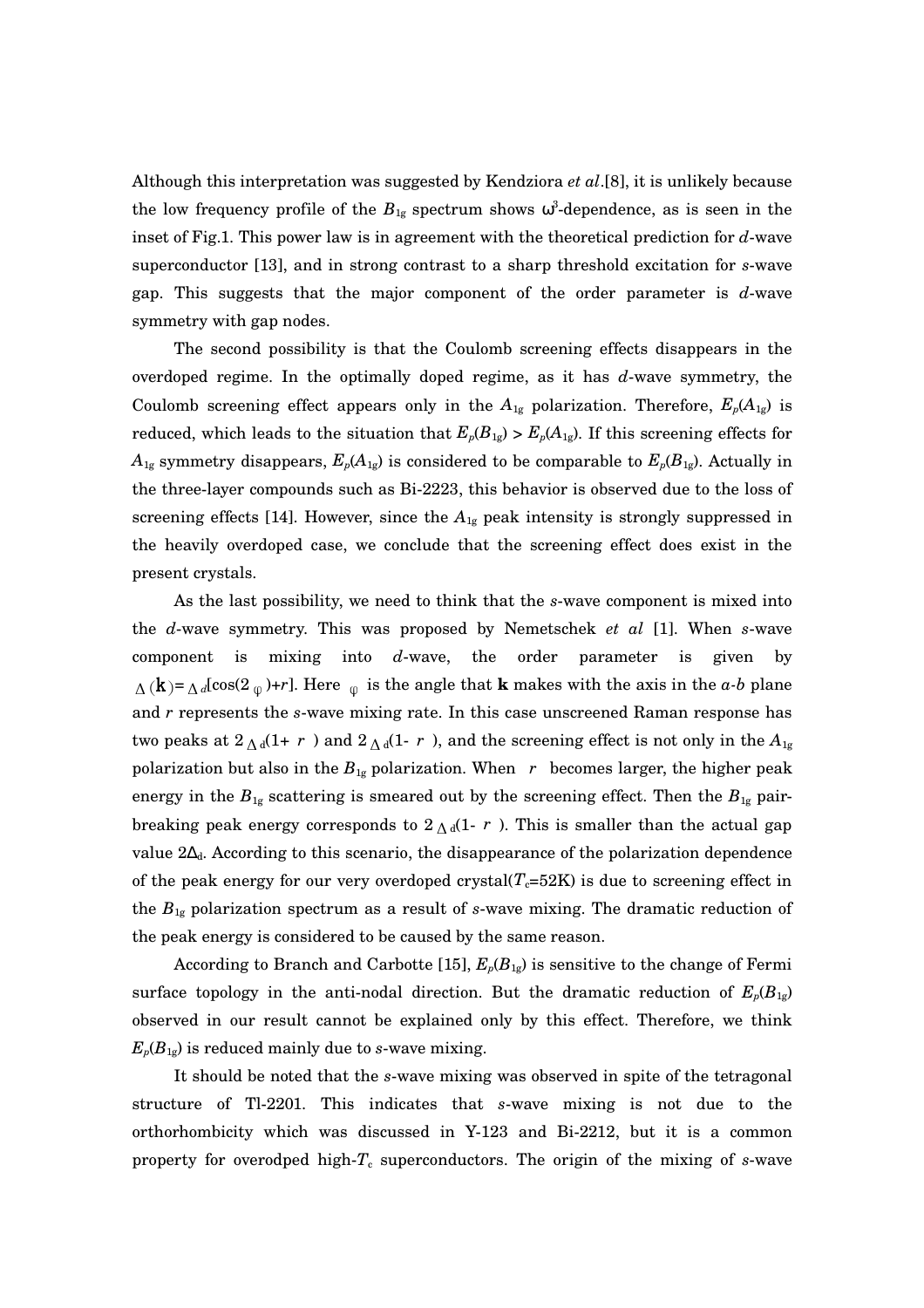component is not clear yet.

For Y-123 single crystals, it is suggested that the dramatic reduction for  $B_{1g}$  pairbreaking peak energy at the doping level  $p\text{-}0.19$  may be related to a quantum critical point (QCP) [16]. If the present data of Tl2201 are discussed from the same viewpoint, there may be a QCP between the moderate overdoping  $(T_c=62K)$  and the very overdoping  $(T_{c}=52K)$ . According to the estimation of the hole concentration (*p*) by Tallon *et al* [17], *p*≈0.22 for *T*<sub>c</sub>=62K and *p*≈0.23 for *T*<sub>c</sub>=52K in Tl-2201, when *T*<sub>c</sub>(max) is assumed to be 90K. Therefore, Tl-2201 may have a QCP at more overdoped state than the case for  $Y-123$ .

### **Summary**

We prepared Tl-2201 single crystals and measured Raman spectra for  $A_{1g}$  and  $B_{1g}$ polarization. We observed the disappearance of the polarization dependence of the pairbreaking peak energy and drastic reduction of peak energy in heavily overdoped regime. This indicates that *s*-wave mixing in the overdoped regime is not due to the orthorhombicity, but characteristic for all high- $T_c$  superconductors. It was also found that the quantum critical point, if it exists, is located at  $p=0.22-23$  in Tl-2201.

### **Reference**

[1] R. Nemetschek, R. Hackl, M. Opel, R. Philipp, M.T. Be´al-Monod, J.B. Bieri, K. Maki, A. Erb, E. Walker, Eur. Phys. J. B 5 (1998) 495.

[2] T. Masui, M. Limonov, H. Uchiyama, S. Lee, S. Tajima, A. Yamanaka, Phys. Rev. B 68 (2003) 060506(R).

[3] M. F. Limonov, A. I. Rykov, S. Tajima, A. Yamanaka, Phys. Rev. Lett. 80 (1998) 825.

[4] V. V. Kabanov, J. Demsar, B. Podobnik, D. Mihailovic, Phys. Rev. B 59 (1999) 1497.

[5] Q. Li, Y. N. Tsay, M. Suenaga, R. A. Klemm, G. D. Gu, N. Koshizuka, Phys. Rev. Lett. 83 (1999) 4160.

[6] D. H. Lu, D. L. Feng, N. P. Armitage, K. M. Shen, A. Damascelli, C. Kim, F. Ronning, Z.X. Shen, D. A. Bonn, R. Liang, W. N. Hardy, A. I. Rykov, S. Tajima, Phys. Rev. Lett 86 (2001) 4370.

[7] H. J. H. Smilde, A. A. Golubov, Ariando, G. Rijnders, J. M. Dekkers, S. Harkema, D. H. A. Blank, H. Rogalla, H. Hilgenkamp, Phys. Rev. Lett. 95 (2005) 257001.

[8] C. Kendziora, R. J. Kelley, M. Onellion, Phys. Rev. Lett. 77 (1996) 727.

[9] L. V. Gasparov, P. Lemmens, N. N. Kolesnikov, G. Guntherodt, Phys. Rev. B 58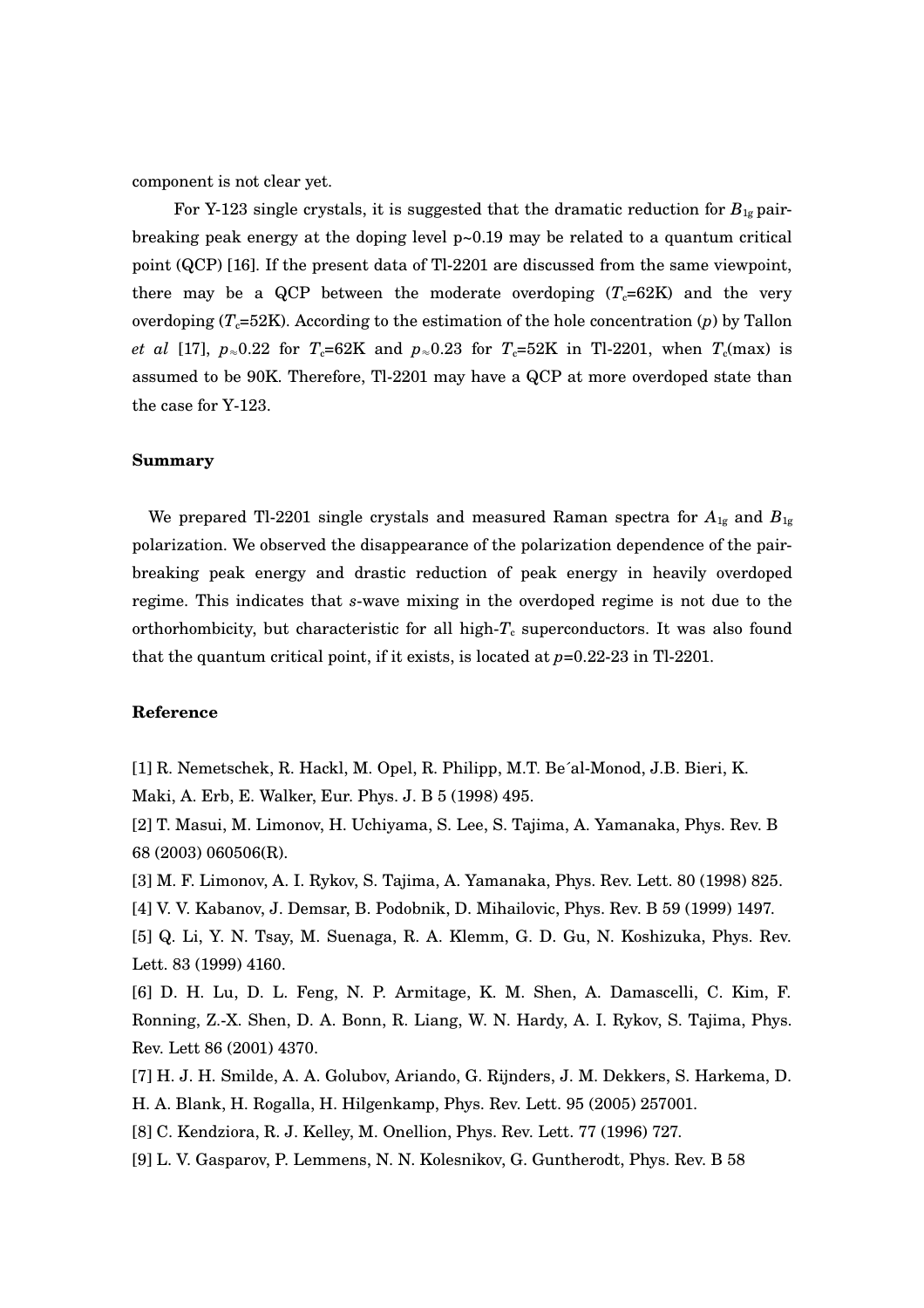(1998) 11753.

[10] Y. C. Ma, N. L. Wang, Phys. Rev. B 72 (2005) 104518.

[11] C. Kendziora, A. Rosenberg, Phys. Rev. B 52 (1995) R9867.

[12] F. Venturini, M. Opel, T.P. Devereaux, J.K. Freericks, I. Tüttó, B. Revaz, E.Walker,

- H. Berger, L. Forró, R.Hackl, Phys. Rev. Lett. 89 (2002) 107003.
- [13] T.P. Devereaux, D. Einzel, B. Stadlober, R. Hackl, D.H. Leach, J.J. Neumeier, Phys. Rev. Lett. 72 (1994) 396.
- [14] M. Limonov, S. Lee, S. Tajima, Phys. Rev. B 66 (2002) 054509.
- [15] D. Branch and J. P. Carbotte, Phys. Rev. B 54 (1996) 13288
- [16] T. Hiramachi, T. Masui, S. Tajima, Physica C ( in press)
- [17] J. L. Tallon, C. Bernhard. H. Shaked, Phys. Rev. B 51 (1995) 12911.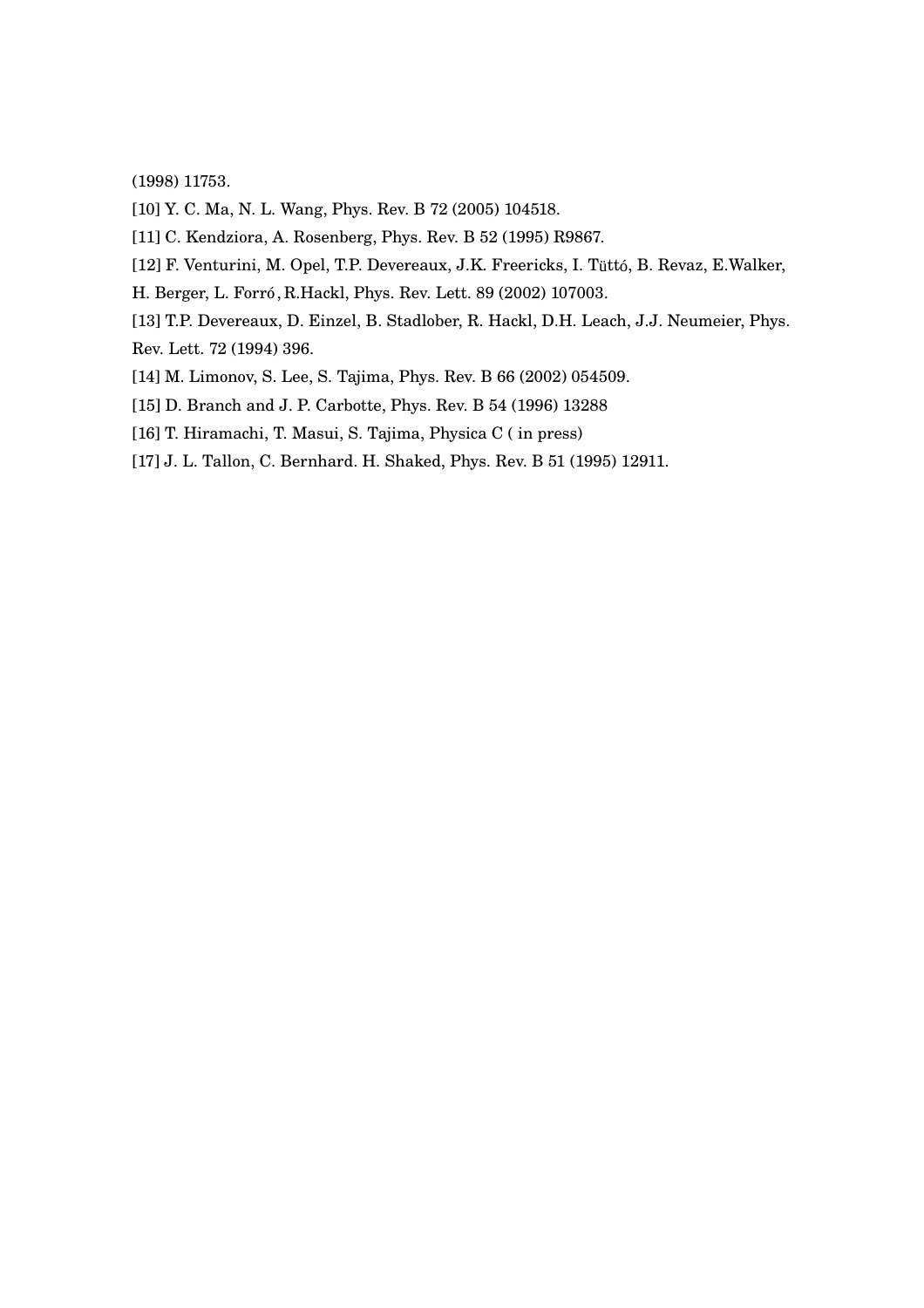

Fig. 1. Doping dependence of the Raman response of Tl2201 single crystals for *A*1g (left panel) and *B*1g (right panel) polarizations. The columns are arranged from up to down in order of increasing doping level. The gray solid curves are the data taken above the respective  $T_c$  of the samples. The black solid curves show the data taken in the SC state at  $T_{\approx}10\mathrm{K}$ . Inset shows low temperature Raman response fitted by  ${_\mathrm{\omega}}^3$  function.